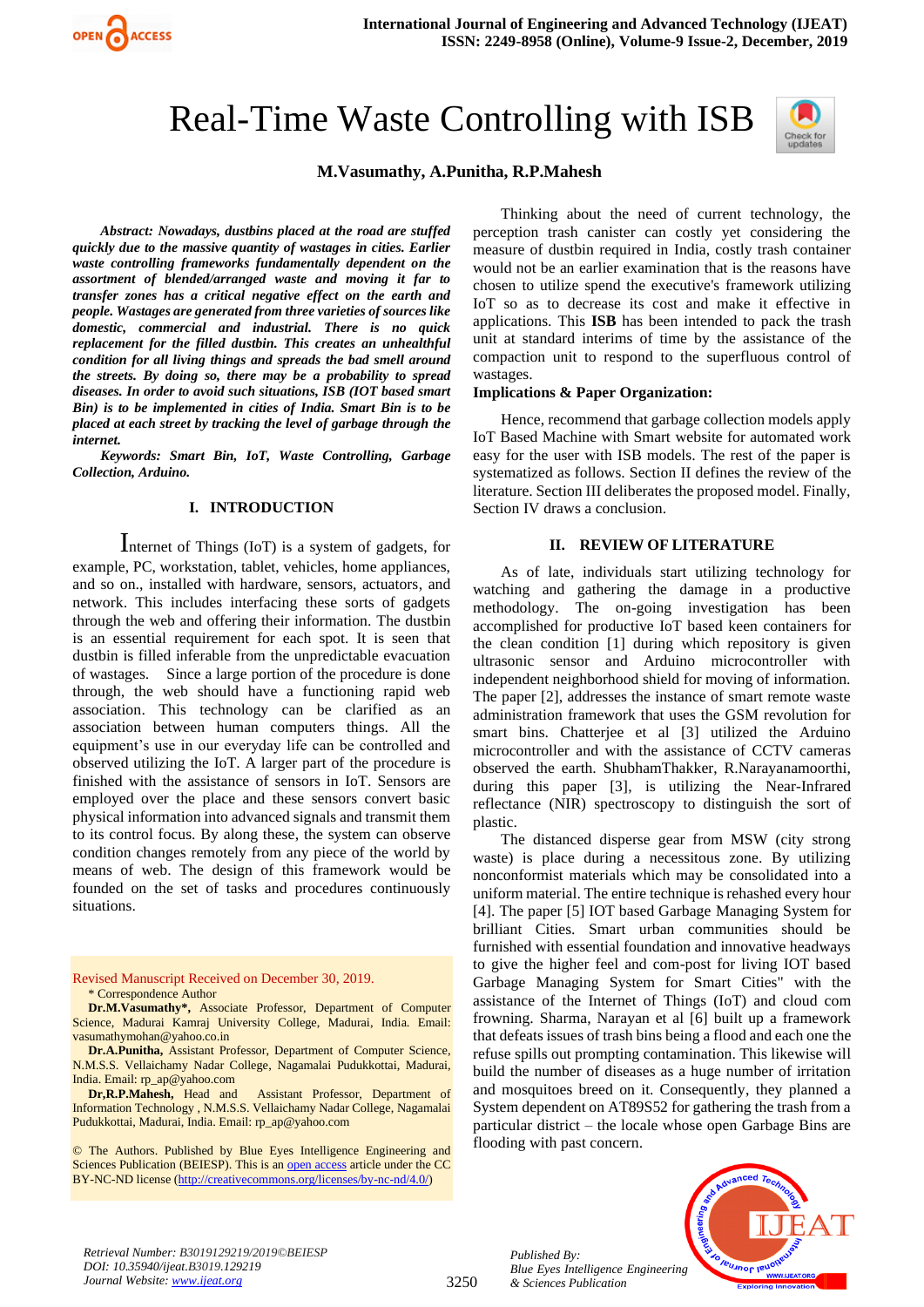# **Real-Time Waste Controlling with ISB**

Vijayalaxmi [7] arranged a smart alert framework for trash leeway by giving an alarm sign to the city web server for prompt cleaning of a dustbin with legitimate confirmation dependent on the level of trash filling. This strategy is helped by the ultrasonic gadget which is interfaced with Arduino [10] UNO to analyze the degree of trash filled inside the dustbin and sends the aware of the city web server once the container is filled.

# **III. PROPOSED SCHEME**

In the existing system, the corporation claims garbage. If this garbage overflows the bin and spread over the road, it will pollute the air and environment. Air pollution leads to various problems like asthma, Chronic Obstructive Pulmonary Disease (COPD), etc. Houseflies and mosquitoes mainly live in garbage. These are the major cause of various diseases like malaria, dengue, etc. Improper waste managing is found to be one of the major causes of human diseases causing premature death every year. **ISB** implementation will recover the lumping of garbage over a long period by preventing diseases largely and creating a clean environment in cities.

The framework under discussion assesses checking and an assortment of trash from waste receptacles set at various areas. Figure 1.1 shows the engineering of the proposed framework, where dustbin is outfitted with the ultrasonic sensor and that sensor is associated with the Arduino board having worked in Wi-Fi capacities to move sensor information to the trash-observing framework.



# **Figure 1.1: General Flow of Garbage Collection**

## **3.1 ISB Model:**

The following figure shows the Layer of the ISB Model. This model is divided into four Layers such as Perception, Network, Middleware, and Application Layer.



**Figure 1.2: Layers of the ISB Model**

# **3.1.1 Perception Layer:**

The **Smart Bin** features include compaction unit, surveillance camera, energy utilization unit, level monitoring unit, Wi-Fi hotspot unit. These features will intimate the corporation about the level of garbage in Smart Bin.



**Figure 1.3: Compaction Unit**

The lightweight garbage includes paper cups, plastic bags, which are generally occupied spaces in the dustbin. This does not consume the actual space of the dustbin. Therefore, if the dustbin is filled with lightweight particles, then the compaction unit starts compressing the waste up to a certain distance inside the dustbin with the help of a distance sensor. This can be done by several numbers of times. By doing this process, Smart Bin can store the garbage of four dustbins. This reduces the usage of normal dustbin at unnecessary places. Once the Smart Bin capacity is filled, it sends a message to the municipality to replace the bin immediately.

## **A) Surveillance Camera Unit:**

*Published By:*

*& Sciences Publication* 

Smart Bin contains a surveillance camera. This is utilized to watch the surroundings on the streets. Live video will be streaming by the surveillance camera. Mobile phones, tablets, etc can see the live video. It can separate objects by means of a camera and transfer the images to distributed storage. The Raspberry Pi Camera Module is a handcrafted adds on for Raspberry Pi [8]. It connects to Raspberry Pi by method for one of the two little attachments on the board upper surface.

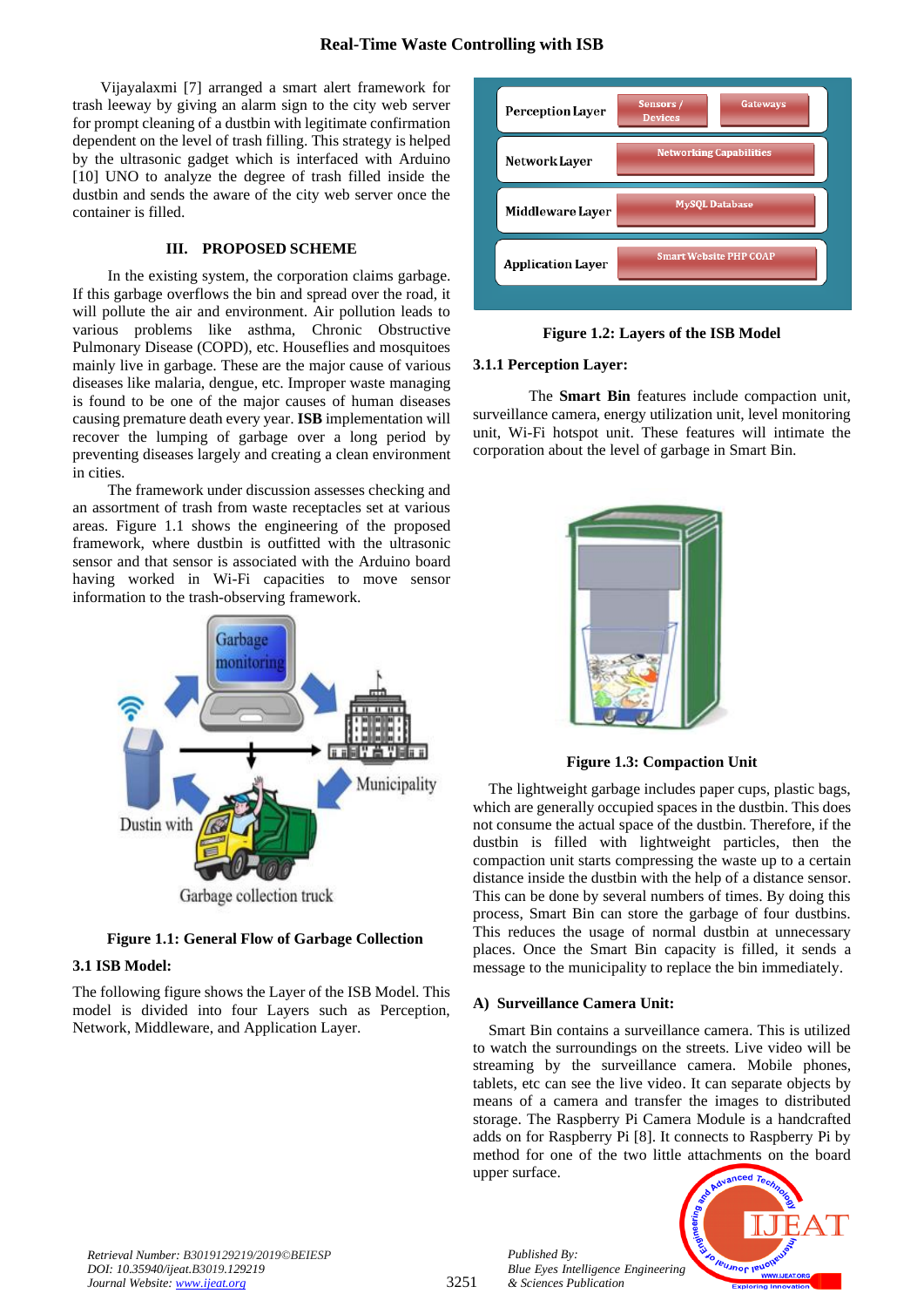

This interface utilizes the committed CSI interface, which was planned particularly for interfacing cameras. The Raspberry Pi Camera Module is a 5MP CMOS camera with a fixed lens focal point that is equipped for catching still pictures just as top quality video. Stills are caught at goals of 2592 x 1944, while video is supported at 1080p at 30 FPS, 720p at 60 FPS and 640x480 at 60 or 90 FPS [9]. The camera is reinforced in the most recent variant of Raspbian, Raspberry Pi's preferred operating system.



**Figure 1.4: Raspberry Pi Camera**

# **B) Energy Utilization Unit:**

The power supply circuit comprises four rechargeable batteries, diodes, and solar panel battery charger. The positive terminal of the battery charger is associated with the positive terminal of the principal battery pair. The negative terminal of the battery charger is connected to the negative terminal of another pair of batteries.



**Figure 1.5: Power Supply Circuit**

Solar panel power is delivered to the battery charger, whose output is given to the four batteries for recharging purposes. Diodes are utilized in this circuit. The key contribution of the diode is to halt the converse voltage from the batteries



**Figure 1.6: Control Circuit**

*Retrieval Number: B3019129219/2019©BEIESP DOI: 10.35940/ijeat.B3019.129219 Journal Website: [www.ijeat.org](http://www.ijeat.org/)*

The control circuit consists of the single-channel relay, transistor, Light Dependent Resistor (LDR), variable resistor and voltage regulators. This circuit controls the charging process of the battery with the help of Light Dependent Resistor (LDR) and single-channel relay. The control circuit contains two batteries, which are charged using a power control circuit.

In the relay, two sets of batteries are connected. The batteries will be charged based on the switching of the relay. This operation achieved by the usage of LDR. The transistor acts as a shift switch for the relay. In that transistor, the collector is related to the coil of the relay. The emitter terminal is grounded. The base terminal is associated with the voltage divider circuit.

The voltage divider circuit consists of a variable resistor and Light Dependent Resistor (LDR). Voltage regulators are utilized in this circuit. The main purpose of the voltage regulator is to regulate the unregulated input voltage to a regulated output voltage. When the LDR glows, the relay will be in Commonly Open condition. The first set of batteries will be charged. The second set will be operating. When the LDR does not glimmering, the converse operation will be accomplished by relay. The load can be satisfied with its required using this process.

# **C) Level Monitoring Unit:**

The problem with the previous dustbin is that they can store up to a certain limit. When it is filled full of garbage, this is replaced by corporation workers once a day or week. There might be a chance to overflow garbage from the dustbin and spread across the road when the filled dustbin not yet replaced by an empty dustbin. As mentioned earlier, Smart Bin has the capacity of storing four garbage cans. The garbage can is also placed inside the Smart Bin to avoid overflowing garbage from the bin. Even though the smart bin is filled, this will send a message to the municipality.



**Figure 1.7: Level Monitoring** 

Ultrasonic transducers convert ultrasound waves to an electrical signal or the other way around and get may likewise be known as ultrasound handsets; a few ultrasound sensors other than being sensors are so handsets since the two of them will detect and transmit. These gadgets take a shot at a standard simply like that of transducers used in radar and sonar frameworks that assess traits of an objective by deciphering the echoes from radio or sound waves, severally. Dynamic ultrasonic sensors create high-recurrence sound waves and assess the reverberation that got back by the sensor, estimating the time interim between sending the sign and getting the sound to decide the distance to an item. The distance can be determined to utilize the equation:



*Published By: Blue Eyes Intelligence Engineering & Sciences Publication*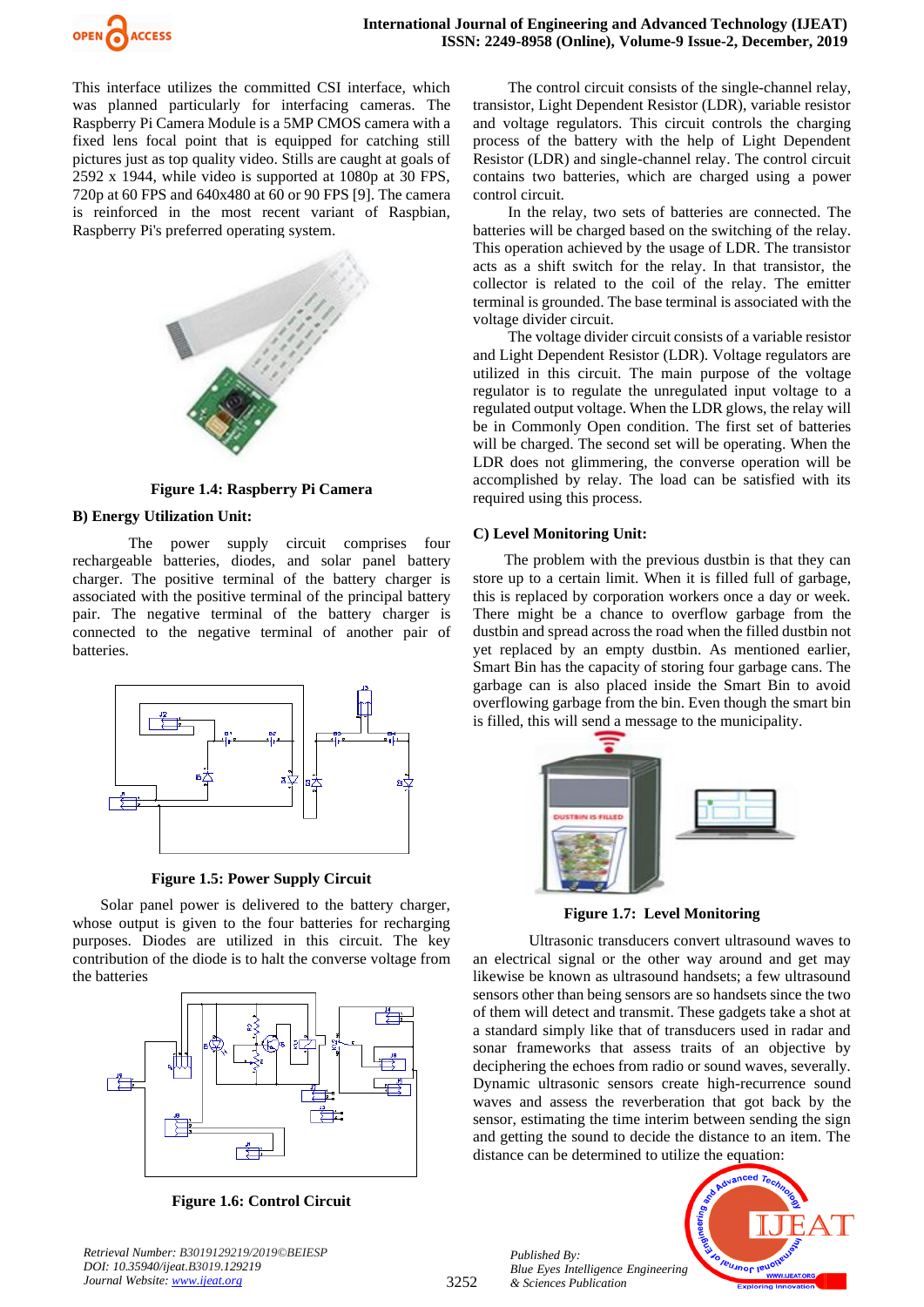$$
Distance(L) = \sum \frac{1}{2*T*C}
$$

Where L denotes the distance of the object from the sensor, T represents the time between emission and reception, and C is the speed of the ultrasonic wave. **D) Fire Detection Unit:**



**Figure 1.8: Fire Detection Unit**

It is easy to capture fire on dustbins located on the streets. This generates air pollution and spoils the environment. Air pollution causes headaches, toxic gases and increases the stress level. Even smelling is a vital reason for various problems. When garbage burns inside the smart bin, this smoke or gas sensor indicates the municipality immediately. Then, the compaction unit will start to stop the fire. The sensor utilized in this framework is gas sensor QM-NG-1 to distinguish the nearness of smoke. It very well may be put inside the unit, yet it is best put at the highest point of the unit. The choice of the sensor was created because of its high affectability for noxious gas, long inductive time and long life expectancy.

**E) Wi-Fi Hotspot Unit:**



**Figure 1.9: Wi-Fi Hotspot**

This Smart bin has an inbuilt Wi-Fi router. The determination of Wi-Fi is to send and obtain messages, photos, and videos to a certified person. People may also access this Wi-Fi free. They can watch video streaming via Wi-Fi.

## **3.2 Network Layer**

The network layer is responsible for transmitting the deliberate data in the recognition layer to the upper layers, where the handling frameworks are arranged. What's more, utilizes ZigBee, Z-wire, GSM, UMTS, Wi-Fi, Infrared, 6LoWPAN. Notwithstanding the essential assignments, the system layer likewise accomplishes the distributed computing process and the information the boarding procedure.

# **3.3 Middleware Layer**

The middleware layer is a layer of programming or even a lot of sub-layers that work to interrelate parts of the IoT that would not be possible to interconnect something else, that is, a translator. Notwithstanding giving simultaneousness so the application layer can cooperate with the layer of recognition and guarantee compelling correspondence, it has an essential impact on the advancement of innovations. In middleware, MYSQL Database is utilized to store the data from the sensor.

## **3.4 Application Layer**

The application layer does not straightforwardly add to the improvement of an IoT structure, anyway it is in this layer and places the different services have planned that interface with clients, that is, any place the translation and accessibility of the data occur. Here form normal IoT Platform for each ISB Device should get to this. The COAP is an application layer convention created to help applications inside IoT frameworks. In view of the Representational State Transfer (REST) functionalities over HTTP, REST might be a vehicle convention utilized in systems with low power hubs, versatile applications, and informal communities, having the option to move information between customer and server in a more straightforward strategy, also to being a reserved association convention. In contrast to REST, COAP is associated with User Datagram Protocol (UDP) that makes it a lighter and progressively worthy convention for IoT applications, containing adjustments of HTTP functionalities for low power utilization while working on joins inside the nearness of noise and packet loss.

| <b>User Interface</b> | <b>Website</b>            |
|-----------------------|---------------------------|
| <b>Website URL</b>    | http://ggiitinfo.com/iot/ |
| Language              | <b>PHP</b>                |
| <b>Protocol</b>       | <b>HTTP</b>               |
| <b>API</b>            | <b>REST API</b>           |

#### **Table 1.1 User Interface Information**

In this layer, each individual device has its own key as the non-public key to access channel within the web site. The accompanying figure 1.10 shows some channel list on the site. This strategy permits sensors, instruments, and sites to send information to the cloud in any place it is kept in either a private or an open channel. Sensors, or things, sensitive information and largely act locally. The proposed system stores information in private channels as a matter of course, anyway open channels will be utilized to impart information to other people. When information is during this System channel, the client will investigation and imagines it,

compute new information, or connect with various gadgets.

*& Sciences Publication* 

*Published By:*



*Retrieval Number: B3019129219/2019©BEIESP DOI: 10.35940/ijeat.B3019.129219 Journal Website[: www.ijeat.org](http://www.ijeat.org/)*

3253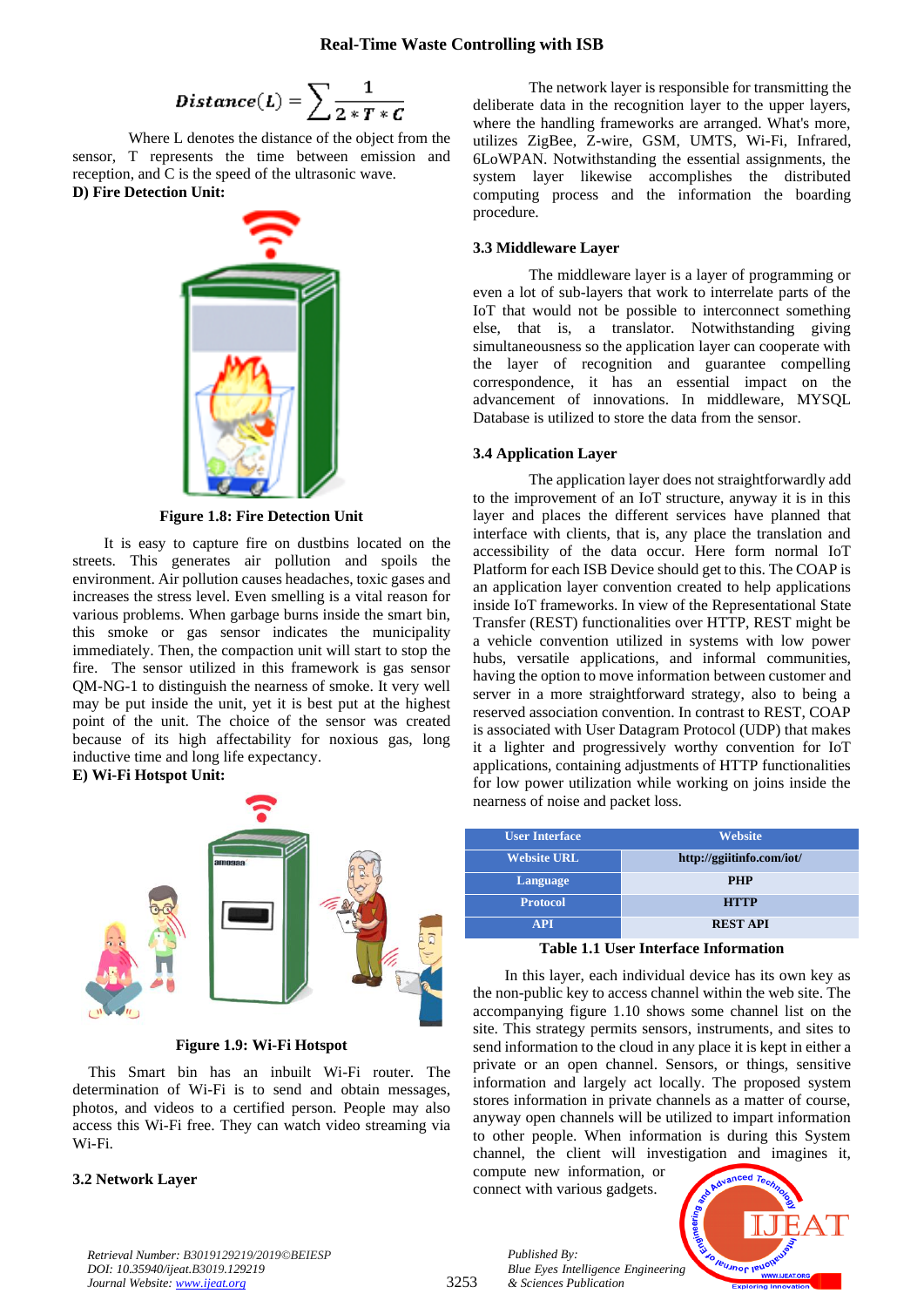

| alluddo,                                                |                                                                                         |  |                                                                                       |                 |                        | Hame channels Howto-Buy Sign-Up                                                                |       |                                                              |                             |
|---------------------------------------------------------|-----------------------------------------------------------------------------------------|--|---------------------------------------------------------------------------------------|-----------------|------------------------|------------------------------------------------------------------------------------------------|-------|--------------------------------------------------------------|-----------------------------|
|                                                         |                                                                                         |  |                                                                                       |                 | <b>Public Channels</b> |                                                                                                |       |                                                              |                             |
|                                                         | NodeMCU Temperature AMOGAA                                                              |  |                                                                                       | Weather Station |                        | <b>Maker Platform</b>                                                                          |       |                                                              | Sensor Network With NodeMCU |
| Channel ID                                              | 37                                                                                      |  | Channel D:                                                                            | 42              |                        |                                                                                                |       | Channel D:                                                   | 50                          |
| Author:                                                 | Sathya                                                                                  |  | Athor.                                                                                | Kali            |                        | 38<br>Channel ID:                                                                              |       | Athor.                                                       | Test                        |
| typical house. CHT11 Temperature and<br>Humidity sensor | Temperature Monitoring, well that and most<br>of the other Temperature consumption in a |  | Build a weather station driven by a<br>NodeMCU (esp8266) board written and<br>Arduino |                 |                        | Author:<br>Getting started project for "AIT hings Talk<br>MAHER*. Client app works on NodeMCU. | Maker | In a multi-node sensor network, use the<br>NodeMCU and s7021 |                             |

# **Figure 1.10 Channel List**

This layer manages the entrance of things to the web and ensures they uncover their services through web API. This is regularly the center layer of the IoT as it guarantees things have an online available API, changing them into programmable things. The access layer inside the IoT is built around two center examples: as a matter of first importance, all things ought to uncover their administrations through a tranquil API. REST is a compositional style at the premise of the programmable web because of its usage in HTTP 1.1. As a result, if things supply restful APIs over HTTP, they get a URL and become consistently coordinated to the World Wide Web and its devices like programs, hyperlinked HTML pages, and JavaScript applications.

## **IV. RESULTS AND DISCUSSION**

This section of this work contains the results and its performance analysis for the smart bin in controlling the wastes. The analysis of the result based on the performance of the smart bin is described below with the illustrations.

The evaluation of CPU utilization rate for the ISB is shown in Figure 1.11. The figure depicts that the utilization of the CPU for the ISB is evaluated with respect to the requests transferred per min.



**Figure 1.11 CPU Utilization Rate**

The memory utilization for the ISB with respect to the respects / min is illustrated in Figure 1.12. The figure depicts that the utilization of memory while consuming the request transmission.



**Figure 1.12 Memory Utilization** 

Figure 1.13 shows that the responding time taken by the ISB for the requests send to the server in /min. The figure shows that the ISB consumes less time for the response to the requests.



## **Figure 1.13 Responding Time for Requests**

The following Table 1.2 shows tha result analysis based on the performance of the ISB.

| <b>Request</b><br>/min | <b>CPU</b><br><b>Utilization</b><br>(%) | <b>Memory</b><br><b>Utilization</b><br>(in MB) | <b>Responding</b><br>Time(in sec) |
|------------------------|-----------------------------------------|------------------------------------------------|-----------------------------------|
| 50                     | 34                                      | 1378                                           | 23                                |
| 100                    | 45                                      | 1567                                           | 19                                |
| 150                    | 67                                      | 1346                                           | 34                                |
| 200                    | 57                                      | 1768                                           | 26                                |
| 250                    | 72                                      | 1926                                           | 22                                |
| 300                    | 87                                      | 2154                                           | 33                                |
| 350                    | 69                                      | 2384                                           | 29                                |
| 400                    | 76                                      | 2344                                           | 39                                |
| 450                    | 81                                      | 2985                                           | 28                                |
| 500                    | 79                                      | 2156                                           | 20                                |

**Table 1.2 Result Analysis**



*Retrieval Number: B3019129219/2019©BEIESP DOI: 10.35940/ijeat.B3019.129219 Journal Website: [www.ijeat.org](http://www.ijeat.org/)*

*Published By:*

*& Sciences Publication*